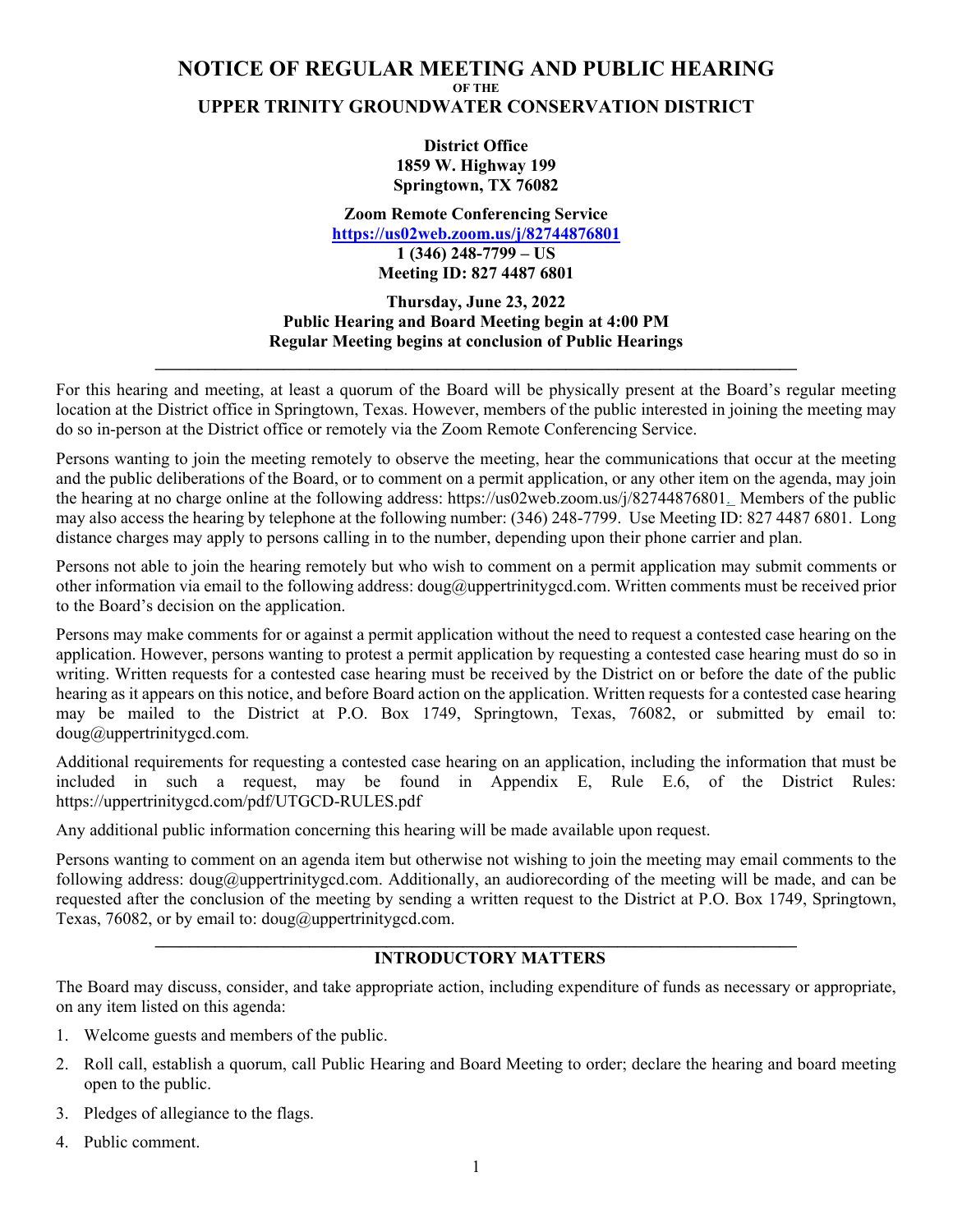## **\_\_\_\_\_\_\_\_\_\_\_\_\_\_\_\_\_\_\_\_\_\_\_\_\_\_\_\_\_\_\_\_\_\_\_\_\_\_\_\_\_\_\_\_\_\_\_\_\_\_\_\_\_\_\_\_\_\_\_\_\_\_\_\_\_\_\_\_\_\_\_\_\_\_\_ PRELIMINARY HEARING ON PROPOSED HISTORIC USE PERMITS**

- 1. Receive any public comments, requests to contest, and the General Manager's report and recommendations regarding the applications for Historic Use Permits identified in the notice of the Preliminary Hearing on Proposed Historic Use Permits for today's hearing ("the Preliminary Hearing Notice"), which was posted seperately prior to May 23, 2022, in accordance with the District Rules and which is incorporated herein by reference.
- 2. Discuss, consider, and possible action by the Board to approve or deny, in whole or in part, the applications for Historic Use Permits set forth in the Preliminary Hearing Notice.
- 3. Adjourn or continue hearing in whole or in part.

#### **\_\_\_\_\_\_\_\_\_\_\_\_\_\_\_\_\_\_\_\_\_\_\_\_\_\_\_\_\_\_\_\_\_\_\_\_\_\_\_\_\_\_\_\_\_\_\_\_\_\_\_\_\_\_\_\_\_\_\_\_\_\_\_\_\_\_\_\_\_\_\_\_\_\_\_ PUBLIC HEARING**

- 1. Receive any public comments, requests to contest, and the General Manager's report and recommendations regarding the following applications for permits, permit amendments, and/or requests for exceptions to the District's water well spacing or minimum tract size requirements:
	- **A. Applicant/Owner:** Barehide Ranch Inc. PO Box 4150, Odessa, TX 79760 **Type of Application:** Operating Permit **Location of well or proposed well:** 400 Perkins Rd., Poolville, TX, 76487 **Requested Permit Volume:** 800,000 gallons/year **General Manager's Recommendation:** 800,000 gallons/year **Description of Request:** Barehide Ranch, Inc is seeking an operating permit in order to drill and operate one new public water supply well to supply water for Barehide Ranch. The proposed well meets all of the District's well spacing requirements.
	- **B. Applicant/Owner:** Gallagher Acquisitions, LLC— 5080 Ben Day Murrin Rd #4, Fort Worth, TX, 76126 **Type of Application:** Operating Permit and Exception to Minimum Well Spacing Requirements **Location of well or proposed well:** 1350 FM 1187, Aledo, TX, 76008 **Requested Permit Volume:** 3,300,000 gallons/year **General Manager's Recommendation:** 2,728,500 gallons/year **Description of Request:** Gallagher Acquisitions, LLC is seeking an operating permit and an exception to the

District's water well spacing requirements under District Rule 4.7, in order to drill and operate one new commercial water well to supply water for tan RV Park. The proposed well location fails to meet the required spacing from other wells (1,000 ft.) and property line (250 ft.).

- **C. Applicant/Owner:** Texas Water Utilities, L.P. 12535 Reed Road, Sugar Land, TX, 77478 **Type of Application:** Operating Permit Amendment and Exception to Minimum Well Spacing Requirements **Location of well or proposed well:** 4985 Tin Top Road, Weatherford, TX, 76087 **Requested Additional Permit Volume:** 0 gallons/year **General Manager's Recommendation:** Approval of the amendment to add an additional well to the system. **Description of Request:** Texas Water Utilities, L.P. is seeking to amend an operating permit and an exception to the District's water well spacing requirements under District Rule 4.7, in order to drill and operate one new public water supply well to supply water for Elevation Estates. The applicant is seeking to add an additional well to the
	- system. There is no additional volume requested. The proposed well fails to meet the spacing to other wells (3,250) ft.). The applicant is also seeking to amend the capacity of a previously approved water well and is seeking an exception to the District's water well spacing requirements under District Rule 4.7. The proposed well amendment fails to meet spacing to other wells (3,250 ft.).
- 2. Discuss, consider, and possible action by the Board to approve or deny, in whole or in part, the applications for permits, permit amendments, and/or requests for exceptions to the District's water well spacing or minimum tract size requirements set forth above in this agenda.
- 3. Adjourn or continue hearing in whole or in part.

**\_\_\_\_\_\_\_\_\_\_\_\_\_\_\_\_\_\_\_\_\_\_\_\_\_\_\_\_\_\_\_\_\_\_\_\_\_\_\_\_\_\_\_\_\_\_\_\_\_\_\_\_\_\_\_\_\_\_\_\_\_\_\_\_\_\_\_\_\_\_\_\_\_\_\_**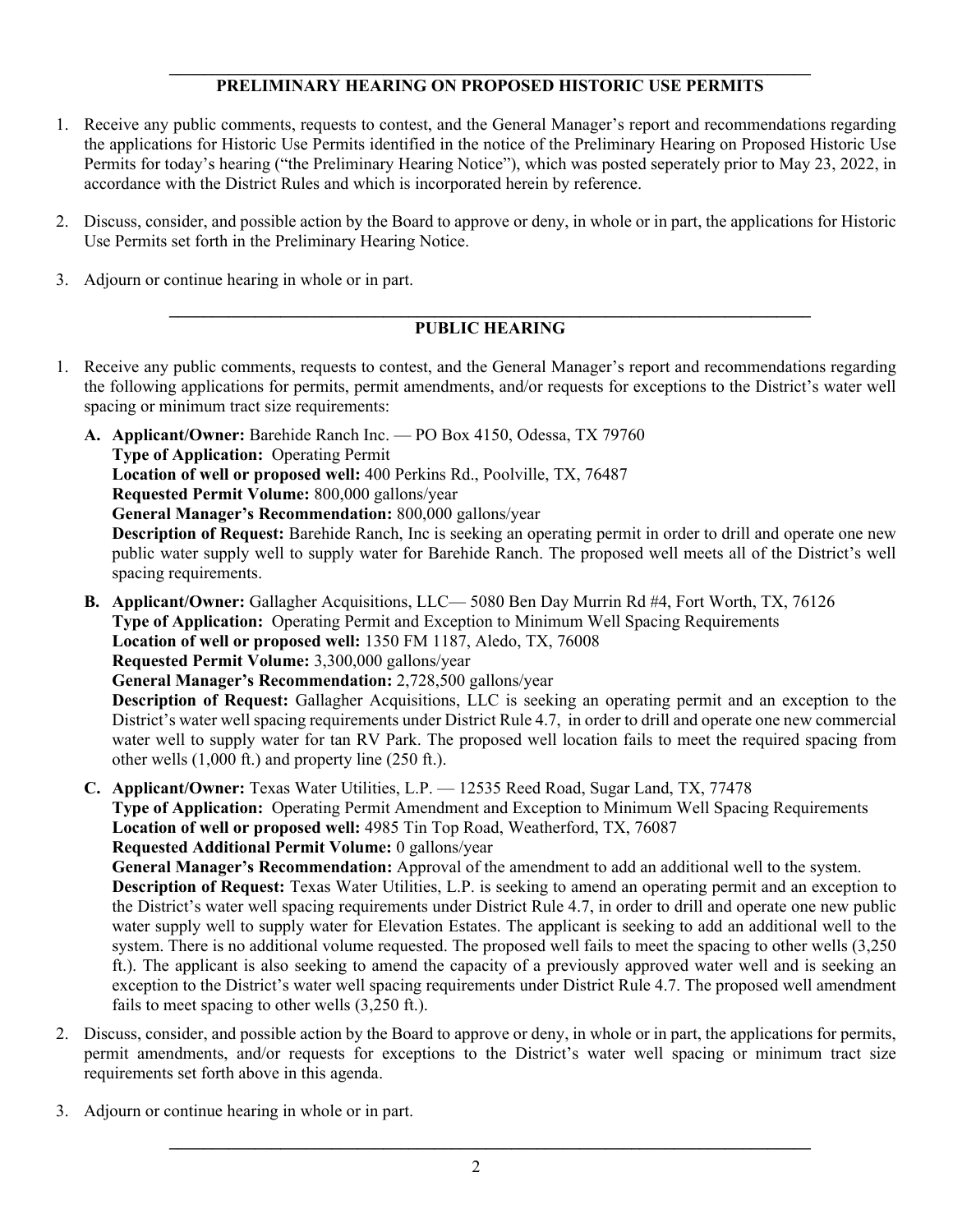## **REGULAR BOARD MEETING**

- 1. **Consent Agenda**: Each of these items is recommended by the Staff and approval thereof will be strictly on the basis of the Staff recommendations. Approval of the Consent Agenda authorizes the General Manager or his designee to implement each item in accordance with the Staff recommendations. The consent agenda will be approved as a block. Any Board member that has questions regarding any item on the consent agenda may have the item pulled and considered as a regular item on the agenda. Any items so pulled for separate discussion will be considered as the first items following approval of the consent agenda.
	- A. Approval of minutes from Public Hearing and Regular Board Meeting on May 16, 2022.
	- B. Approval of bank statement ending May 31, 2022, and current financial reports of the District.
	- C. Approval of Investment Report.
	- D. Payment of bills/invoices received through June 23, 2022.
	- E. Reimbursements for expenses incurred on behalf of the District through June 23, 2022.
	- F. Approval of Request for an Extension Applications submitted through June 23, 2022.
- 2. Any items from consent agenda that were pulled for further discussion.
- 3. Discussion regarding the following potential violations of District Rules; take action as necessary.
	- A. Multiple non-exempt wells owned by Scout Energy Management, LLC throughout the District.
	- B. Well ID 13853 at 116 Winners Circle, Weatherford, TX in Parker Co. drilled by James Lindley.
- 4. **Management Report on Administrative and Operational Issues**: The General Manager and staff will brief the Board on the following and any other items included in the General Manager's written report, which may be discussed, considered, and acted upon by the Board, including authorizing the initiation of, managing, or resolving enforcement action or litigation where applicable.
	- A. General Manager's report
	- B. Report on delinquent customers of the District and take any necessary action for collection of delinquent fees
	- C. Report on Education and Outreach activities
	- D. Report on injection well applications filed with the Railroad Commission
	- E. Well Registration and Groundwater Production reports
- 5. Review line item expenditures and adopt budget amendment(s); take action as necessary.
- 6. General Counsel's Report: The District's legal counsel will brief the Board on pertinent legal issues and developments impacting the District since the last regular Board meeting, and legal counsel's activities on behalf of the District, including without limitation: waste injection; well monitoring activities; District rules enforcement activities; District Rules and District Management Plan development or implementation issues; groundwater related legislative activities; joint planning and desired future conditions development activities; developments in groundwater case law and submission of legal briefs; contractual issues related to the District; open government, policy, personnel, and financial issues of the District; and other legal activities on behalf of the District, take action as necessary.
- 7. Determine time and place for next meeting.
- 8. New business to be placed on the next meeting agenda.
- 9. Adjourn board meeting.

The above agenda schedule represents an estimate of the order for the indicated items and is subject to change at any time. These public meetings and hearings are available to all persons regardless of disability. If you require special assistance to attend the meetings or hearings, please call or (817) 523- 5200 at least 24 hours in advance of the meeting to coordinate any special physical access arrangements.

At any time during a work session, meeting or hearing and in compliance with the Texas Open Meetings Act, Chapter 551, Government Code, Vernon's Texas Codes, Annotated, the Upper Trinity Groundwater Conservation District Board may meet in executive session on any of the above agenda items or other lawful items for consultation concerning attorney-client